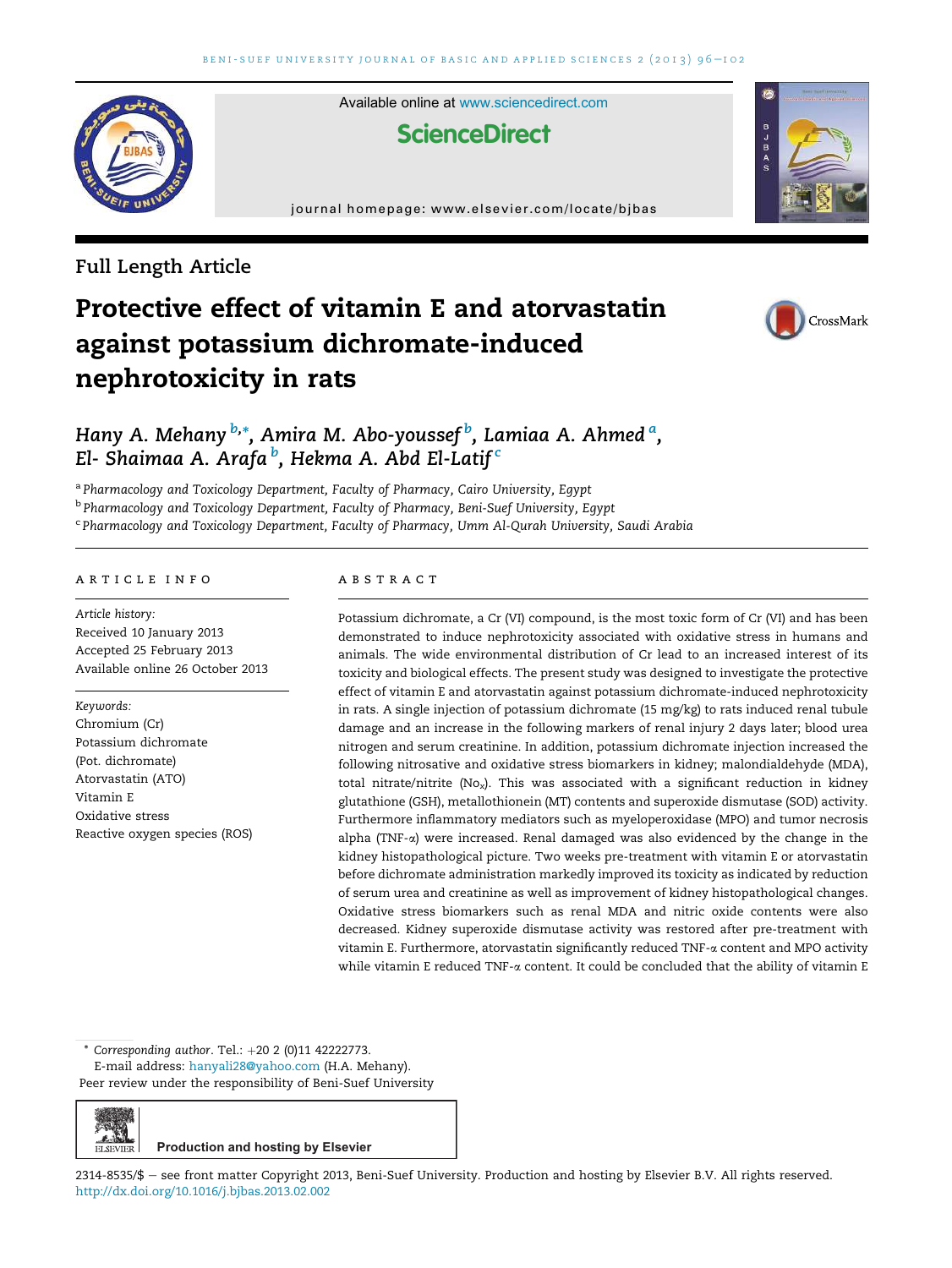as well as atorvastatin to ameliorate potassium dichromate-induced renal injury was associated with their antioxidant and anti-inflammatory properties. Copyright 2013, Beni-Suef University. Production and hosting by Elsevier B.V. All rights reserved.

#### 1. Introduction

Potassium dichromate  $(K_2Cr_2O_7)$  is a chemical compound widely used in metallurgy, chrome plating, chemical industry, textile manufacture, wood preservation, photography and photoengraving, refractory and stainless steel industries and cooling systems (Barceloux, 1999). The oxidation state and solubility of chromium (Cr) compounds determine their toxicity. In contrast to Cr (III), which is a naturally occurring form and an essential trace element for humans and others mammals, Cr(VI) compounds are highly toxic (Wang et al., 2006). Potassium dichromate is a hexavalent form of Cr and has been demonstrated to induce oxidative stress and carcinogenic in nature (Stohs and Bagchi, 1995; Bagchi et al., 2002a,b).

Vitamin E is a naturally occurring, potent lipid-soluble, chain-breaking antioxidant that scavenges reactive oxygen species and lipid peroxyl radicals both in vitro and vivo (Kir et al., 2005; Arreola-Mendoza et al., 2006). It protects the integrity of membrane by inhibiting lipid peroxidation and augmenting the activity of antioxidant enzymes in the kidney of diabetic rats (Kedziora-Kornatowaska et al., 2003) and is also shown to suppress oxidative stress in rat remnant kidney (Hahn et al., 1999).

Statins may exert lipid independent benefits against renal injury in experimental states of chronic or acute renal function impairment. Also statins, by reducing the synthesis of mevalonate products, inhibit the activation of Rho and Ras guanosine triphosphatases that may influence various signaling pathways involving renal inflammatory, proliferative, and celldeath responses.Therefore, statins exert anti-inflammatory actions in renal tissue. Renal antioxidant effects with consequent endothelial function regulation of renal vasculature following statin treatment may also account for pleiotropic protection against renal injury (Kostapanous et al., 2009).

Therefore, the main goal of this study was to investigate the protective effect of vitamin E and atorvastatin against potassium dichromate induced renal damage.

#### 2. Materials & methods

2.1. Adult male Wistar rats used in this study were randomly divided into 4 groups of eight animals each: The first group received vehicle and served as normal control group; the second group was subjected to a single s.c injection of potassium dichromate (15 mg/kg) to induce renal damage according to the method of Biber et al. (1968). While the third and fourth groups were pretreated with vitamin E (200 mg/kg) or atorvastatin (10 mg/kg) respectively for 14 days before potassium dichromate and continued for 2 more days.

2.2. Forty eight hours after potassium dichromate administration animals were sacrificed by decapitation, blood

samples were collected and serum separated for estimation of urea and creatinine. Kidneys were removed and homogenized in ice-cold isotonic saline using (Ultra-Turrax T25, IKA Labortechnik, Germany) for determination of oxidative stress biomarkers and inflammatory mediators. In addition, histological examination of the kidneys was investigated.

2.3. Drugs & chemicals: Vitamin E® capsules (200 mg) was obtained from Farco pharmaceuticals and mixed with sesame oil. Atorvastatin was obtained from E.P.I.C.O pharmaceuticals and suspended in 0.5% carboxy methyl cellulose. Potassium dichromate was purchased from Sisco Qualigens chemicals (Mumbai, India).

2.4. Assay for GSH content was determined in kidney homogenate according to the method of Ahmed et al. (1991).

2.5. Assay for MDA content was carried out according to the method of Uchiyama and Mihara (1978).

2.6. Assay for Kidney (MPO); extraction of MPO depends upon procedures that disrupt the granules and render MPO soluble in aqueous solution. This could be achieved by freezing and rethawing followed by sonication in phosphate buffer pH 6 containing 0.5% hexadecyl trimethyl ammonium bromide HTAB (Bradley et al., 1982).

2.7. Assay for TNF- $\alpha$  was carried out using rat TNF- $\alpha$ immunoassay kit (eBioscience, USA).

2.8. Assay for Kidney total Nitrate/Nitrite Content  $(NO<sub>x</sub>)$ was determined as an index of nitric oxide (NO) content in renal homogenate according to the method described by Miranda et al. (2001).

2.9. Assay for metallothionein (MT) content in kidney was assayed according to the method of Viarengo et al. (1997) modified by Petrovic et al. (2001). The metallothionein content was evaluated using the colorimetric method with Ellman's reagent.

#### 3. Statistical analysis

Results are expressed as mean  $\pm$  standard error (S.E.). The statistical significance of differences between the experimental groups was calculated by ANOVA followed by Tukey-Kramer tests. Analyses were performed using the statistical software Graph Pad InStat. Results were considered significant when  $P < 0.05$ .

### 4. Results

As in Fig. 1(a & b), subcutaneous injection of a single dose of potassium dichromate caused a significant elevation in serum urea and creatinine. It was shown that vitamin E or atorvastatin pre-treatment caused a significant reduction of the elevated serum urea and creatinine levels.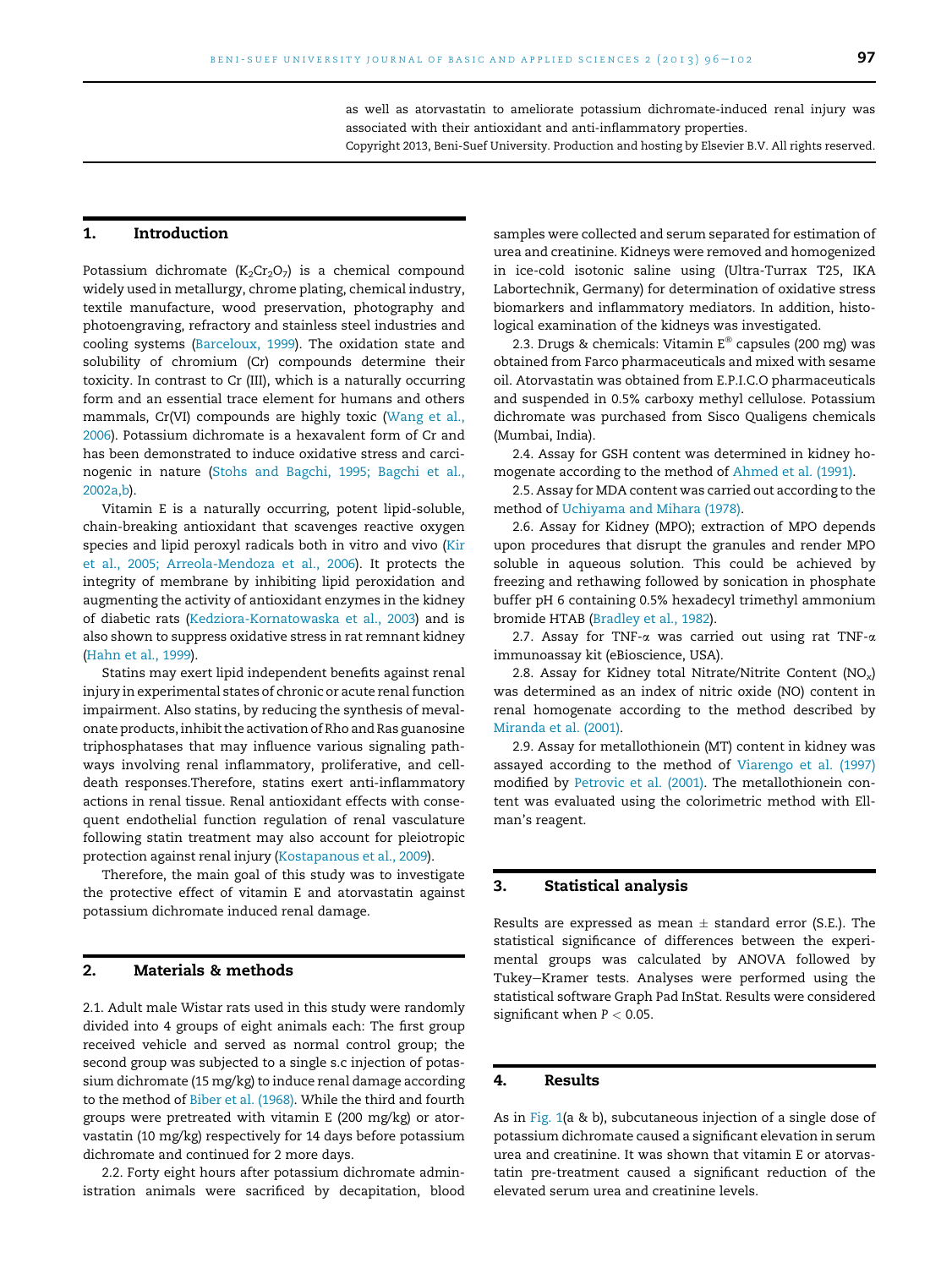

Fig.  $1$  – Effect of pre-treatment with vitamin E or atorvastatin on serum urea (a) and creatinine (b) levels following potassium dichromate-induced nephrotoxicity in rats. Each value represents mean  $\pm$  S.E of the mean.  $*$  Significantly different from normal control group at  $p < 0.05$ . @ Significantly different from potassium dichromate group at  $p < 0.05$ . # Significantly different from vitamin E treated group at  $p < 0.05$ .

Fig. 2 shows the significant elevation of renal MDA content following potassium dichromate administration. Pretreatment with vitamin E as well as atorvastatin significantly decreased the elevated renal MDA content.

Fig. 3 shows that the renal SOD activity was significantly reduced following potassium dichromate administration and the pre-treatment with vitamin E significantly restored the renal SOD activity.

The reduction in renal GSH and MT content following potassium dichromate administration is shown in Table 1. Neither vitamin E nor atorvastatin significantly affected the GSH and MT contents, although pre-treatment with vitamin E normalized GSH.

Table 2 shows that potassium dichromate significantly increased renal MPO activity as well as TNF- $\alpha$  and NO<sub>x</sub> contents. Atorvastatin pre-treatment significantly reduced MPO activity TNF- $\alpha$  and NO<sub>x</sub> contents. Pre-treatment with Vitamin E significantly reduced the elevated TNF- $\alpha$  and NO<sub>x</sub> contents.

Fig. 4 shows that sections of normal kidneys (a) showing the normal architecture of renal tissue, being composed of a number of glomeruli embedded among a great number of different tubules. Rats subjected to potassium dichromate (b) showing coagulative necrosis of most of the convoluted tubules at the cortex and the loss of the nuclei in the lining epithelium of the necrotic tubules. Sections of kidneys of rats



Fig.  $2$  – Effect of pre-treatment with vitamin E or atorvastatin on kidney malondialdehyde (MDA) content following potassium dichromate-induced nephrotoxicity in rats. Each value represents mean  $\pm$  S.E of the mean. \* Significantly different from normal control group at  $p < 0.05$ . @ Significantly different from potassium dichromate group at  $p < 0.05$ . # Significantly different from vitamin E treated group at  $p < 0.05$ .

(c) pre-treated with vitamin E and subjected to potassium dichromate showing mild degeneration in the lining epithelium of some tubules of the cortex. Sections of kidneys of rats (d) pretreated with atorvastatin and subjected to potassium dichromate showing mild focal inflammatory cells infiltration and focal hemorrhage in between the tubules at the cortex.

#### 5. Discussion

The kidney is the main route of Cr excretion, it has been reported that acute exposure to potassium dichromate in rats induced an increase in kidney Chromium content (Travacio et al., 2001). Although chromium itself does not directly generate free radicals, it indirectly generates various radicals such as superoxide, nitrogen species like peroxynitrite, nitric oxide and hydroxyl causing damage consistent with oxidative stress (Pritchard et al., 2000).

Results of the present study showed marked increase in serum creatinine and urea levels following potassium dichromate administration. In addition potassium dichromate induced toxic injuries to the renal tubules and loss of functional integrity in the kidney as seen by histopathologial



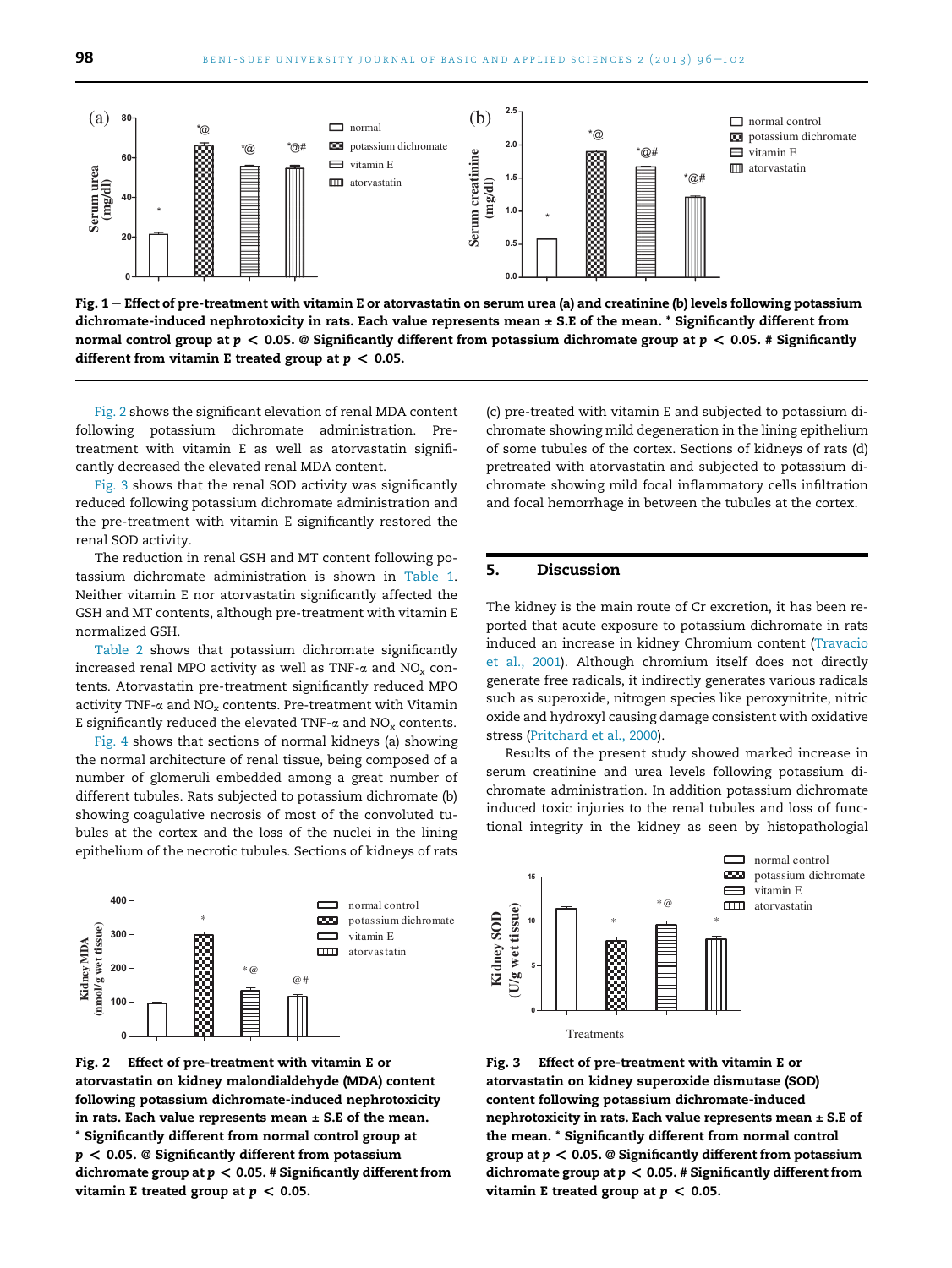Table  $1$  – Effect of pre-treatment with vitamin E or atorvastatin on kidney glutathione (GSH) and metallothionein (MT) contents following potassium dichromate-induced nephrotoxicity in rats.

| Treatments and<br>parameters                                                                   | GSH<br>(µg/g wet tissue)                                                | MТ<br>(µg/g wet tissue)                                                    |
|------------------------------------------------------------------------------------------------|-------------------------------------------------------------------------|----------------------------------------------------------------------------|
| Normal control<br>Pot. dichromate<br>Vitamin $E +$ Pot.<br>dichromate<br>Atorvastatin $+$ Pot. | $12.20 + 0.25$<br>$10.9 + 0.24^*$<br>$11.92 + 0.23$<br>$10.85 + 0.38^*$ | $101.95 + 6.20$<br>$58.20 + 5.44*$<br>$45.57 + 2.92^*$<br>$47.37 + 3.00^*$ |
| Dichromate                                                                                     |                                                                         |                                                                            |

Each value represents mean  $\pm$  S.E of the mean.

\*Significantly different from normal control value at  $p < 0.05$ .

examination of the current study and as reported before (Arreola-Mendoza et al., 2006). Previous study showed that exposure to Cr (VI) compounds can lead to nephrotoxicity in humans and experimental animals (Fatima et al., 2005). The role of oxidative stress in dichromate-induced kidney damage has been supported by the present work and previous studies (Pedraza-Chaverri et al., 2008; Yam-canul et al., 2008). Inside the cell, Cr (VI) is reduced to Cr (III). This reduction process generates reactive oxygen species (ROS) and induces soft tissues damage such as liver, pancreas, cerebellum and kidney (Bagchi et al., 2002a,b; Fatima et al., 2005). Large amounts of ROS generated by this process can bring on injury to cellular proteins, lipids, and DNA leading to oxidative stress (Nordbeg and Arner, 2001). The observed increase in MDA and NO is a good evidence for this oxidative stress. Potassium dichromate may lead to induction of inducible nitric oxide synthase, resulting in an increased production of NO and formation of toxic peroxynitrite (Coppo and Amore, 2000). Moreover an enhancement of NO was reported by Bagchi et al. (1995) in peritoneal cells from sodium dichromate-administered rats. Furthermore potassium dichromate administration resulted in the reduction of renal GSH content as compared to normal control group which is in accordance with results obtained before by Khan et al. (2010) and Molina-Jijón et al. (2012).

Glutathione is normally present in millimolar concentrations in cells and is known to protect the cellular system against the toxic effects of lipid peroxidation. It is very important in maintaining cellular redox status (Rao and Shaha, 2001) and its depletion is considered as a marker of oxidative stress (Lu, 1999).

In the present study, administration of potassium dichromate significantly decreased the renal metallothionein (MT) level. Metallothionein can't bind Cr, but by scavenging ROS (Thornally, 1985) it may act as a protective factor against Cr (VI)-induced DNA lesions, reducing Cr (VI) directly to Cr (III). Kimura et al. (2008) reported that Cr (VI) inhibited the ability of MT to trans-activate its gene in response to zinc and that potassium dichromate interfered with the capacity of MT to form a co-activator complex containing histone acetyl transferase and recruiting RNA polymerase II to the promoter.

In addition administration of dichromate significantly reduced renal SOD activity. The decreased SOD activity may lead to massive production of superoxide anion. The production of such anions overrides enzymatic activity and leads to a fall in its concentration in renal tissue (Srinivasan et al., 2008). Pedraza-chaverri et al. (2005) indicated that most of the antioxidant enzymes become inactive after potassium dichromate exposure either due to the direct binding of heavy metals to enzyme active site if it contains SH group or to the displacement of metal co-factors from active sites.

Another explanation of renal injury-induced by dichromate is mediation of inflammatory process as seen by increased pro-inflammatory cytokine renal TNF-a content and MPO. This was shown previously by Wang et al. (2010) who reported that hexavalent chromium could increase ROS formation, activate the Akt, NF-kB, and MAPK pathways as well as increase the production of cytokines, including TNF-a and IL-1a. Furthermore, Gueniche et al. (1994) showed that potassium dichromate could stimulate the release of cytokines, such as TNF-a in normal human keratinocytes.

Pre-treatment with vitamin E significantly reduced the elevated serum creatinine and urea levels and improved kidney histopathological picture. These results prove that obtained before by Khan et al. (2010) who showed the protective role of tocotrienol against potassium dichromate-induced nephrotoxicity. Moreover, Kagan et al. (1989) reported that one of the ways in which  $\alpha$ -tochopherol is believed to stabilize membranes is to form a complex with the membrane lipids components that have a tendency to destabilize the bilayer structure thereby countering their effects and rendering the membrane more stable as also supported by the observed reduction of MDA and nitric oxide as well as increased glutathione.

In addition, Halliwell and Gutteridge (2002) suggested that treatment with a-tocopherol averted oxidative damage, probably through its capacity to quickly and efficiently scavenge lipid peroxide radicals before they attack the membrane lipids. This ability might be related to the fact that lipid peroxyl radicals react more rapidly (by four orders of magnitude)

| Table 2 – Effect of pre-treatment with vitamin E or atorvastatin on kidney myeloperoxide (MPO) activity, TNF- $\alpha$ and NO <sub>x</sub><br>contents following potassium dichromate-induced nephrotoxicity in rats. |                                                     |                                                                |                                                                 |  |
|-----------------------------------------------------------------------------------------------------------------------------------------------------------------------------------------------------------------------|-----------------------------------------------------|----------------------------------------------------------------|-----------------------------------------------------------------|--|
| Treatments and parameters                                                                                                                                                                                             | $MPO$ (U/g wet tissue)                              | TNF- $\alpha$ (pg/gwet tissue)                                 | $NO_x$ (µmol/g wet tissue)                                      |  |
| Normal control<br>Pot. dichromate<br>Vitamin $E + Pot.$ dichromate                                                                                                                                                    | $0.44 + 0.02$<br>$1.41 + 0.05^*$<br>$1.25 + 0.04^*$ | $1484.24 + 40.33$<br>$2187.46 + 90.21^*$<br>$1744.79 + 51.84@$ | $140.52 + 13.38$<br>$269.74 + 8.98^*$<br>$202.04 + 14.48^{*}$ @ |  |
| Atorvastatin $+$ Pot. dichromate                                                                                                                                                                                      | $1.15 \pm 0.10^{*}$ @                               | $1406.24 + 69.87@$                                             | $166.44 + 14.64@$                                               |  |

Each value represents mean  $\pm$  S.E of the mean.

\*Significantly different from normal control value at  $p < 0.05$ .

 $\Theta$  Significantly different from potassium dichromate group at  $p < 0.05$ .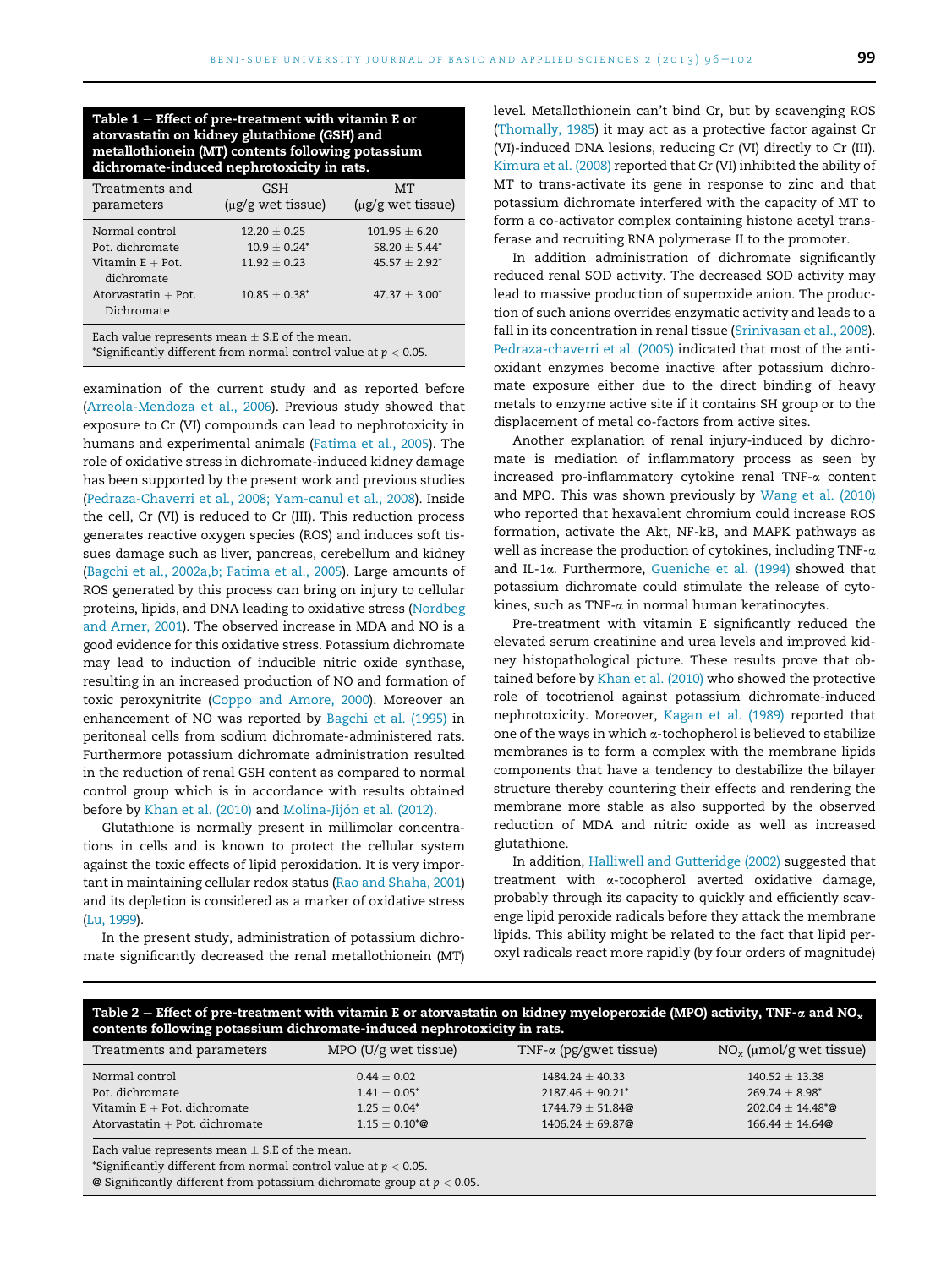



Fig.  $4 - (a)$  normal rat showing the normal architecture of renal tissue. (b) rats subjected to potassium dichromate showing coagulative necrosis of most of the convoluted tubules at the cortex and the loss of the nuclei in the lining epithelium of the necrotic tubules. Sections of kidneys of rats(c) pretreated with vitamin E and subjected to potassium dichromat showing mild degeneration in the lining epithelium of some tubules of the cortex. (d) pretreated with atorvastatin and subjected to potassium dichromate showing mild focal inflammatory cells infiltration and focal hemorrhage in between the tubules at the cortex.

with  $\alpha$ -tocopherol, than with membrane lipids. Furthermore pre-treatment with vitamin E significantly increased the renal SOD activity.

Pre-treatment with vitamin E significantly reduced dichromate-induced elevation in TNF-a. Vitamin E, in addition to its direct antioxidant effects, may offer indirect protection by decreasing neutrophil recruitment (Blesa et al., 2003; Kolleck et al., 2002).

Moreover, Azzi et al. (2002) reported that  $\alpha$ -tocopherol inhibits protein kinase C in various cell types, with the consequent inhibition of platelet aggregation, nitric oxide production in endothelial cells, and superoxide radical generation by neutrophils and macrophages.

In the current study, pre-treatment with atorvastatin (ATO) reduced the elevated serum creatinine and urea levels induced by potassium dichromate and improved kidney histopathological picture. Similarly Ozbek et al., (2009) reported a protective effect of atorvastatin in gentamicin-induced nephrotoxicity. Cuzzocrez et al. (2002) referred that protective role of atorvastatin could be attributed to its antioxidant effect because it has been found that ROS may be involved in the impairment of glomerular filtration rate. Antioxidant effect was also shown in this study where MDA and nitric oxide were reduced.

Statins have been shown to reduce lipoprotein oxidation and ameliorate free radical injury, and ATO possesses

significant antioxidant activity against OH and peroxyl radicals. Furthermore, metabolites of ATO reduce lipoprotein oxidation in a number of oxidative systems (Aviram et al., 1989). Moreover, Iseri et al. (2007) reported that simvastatin attenuated cisplatin-induced kidney damage via prevention of lipid peroxidation. Previous studies demonstrated that statins reduced ROS and superoxide anion renal production either through down-regulation of NADPH oxidase activity or by a decrease in the renal endothelial expression of inducible NOS (Kostapanos et al., 2008; Yagiet al., 2008).

In the current study, pre-treatment with ATO significantly reduced the elevated renal TNFa and MPO activity.

Inhibition of increased MPO activity may result in decreased iNOS over expression and consequently lesser generation of reactive oxygen and nitrogen species (Cuzzocrea et al., 2000).

There is emerging evidence to suggest that statins exert anti-inflammatory effects by blocking the infiltration of inflammatory cells and down regulating the expression of inflammatory mediators, such as IL-6 and C-reactive protein (Gueler et al., 2002; Sharyo et al., 2008).

Previous in vitro and in vivo results (Lopez et al., 2000; Diomede et al., 2001) indicating that statins suppress the synthesis of inflammatory mediators, such as TNF-a. Likewise Mira et al. (2003) observed that simvastatin and cervistatin decreased TNF-a and MPO through mevalonate-independent pathways, but possibly by inhibiting the ERK pathway.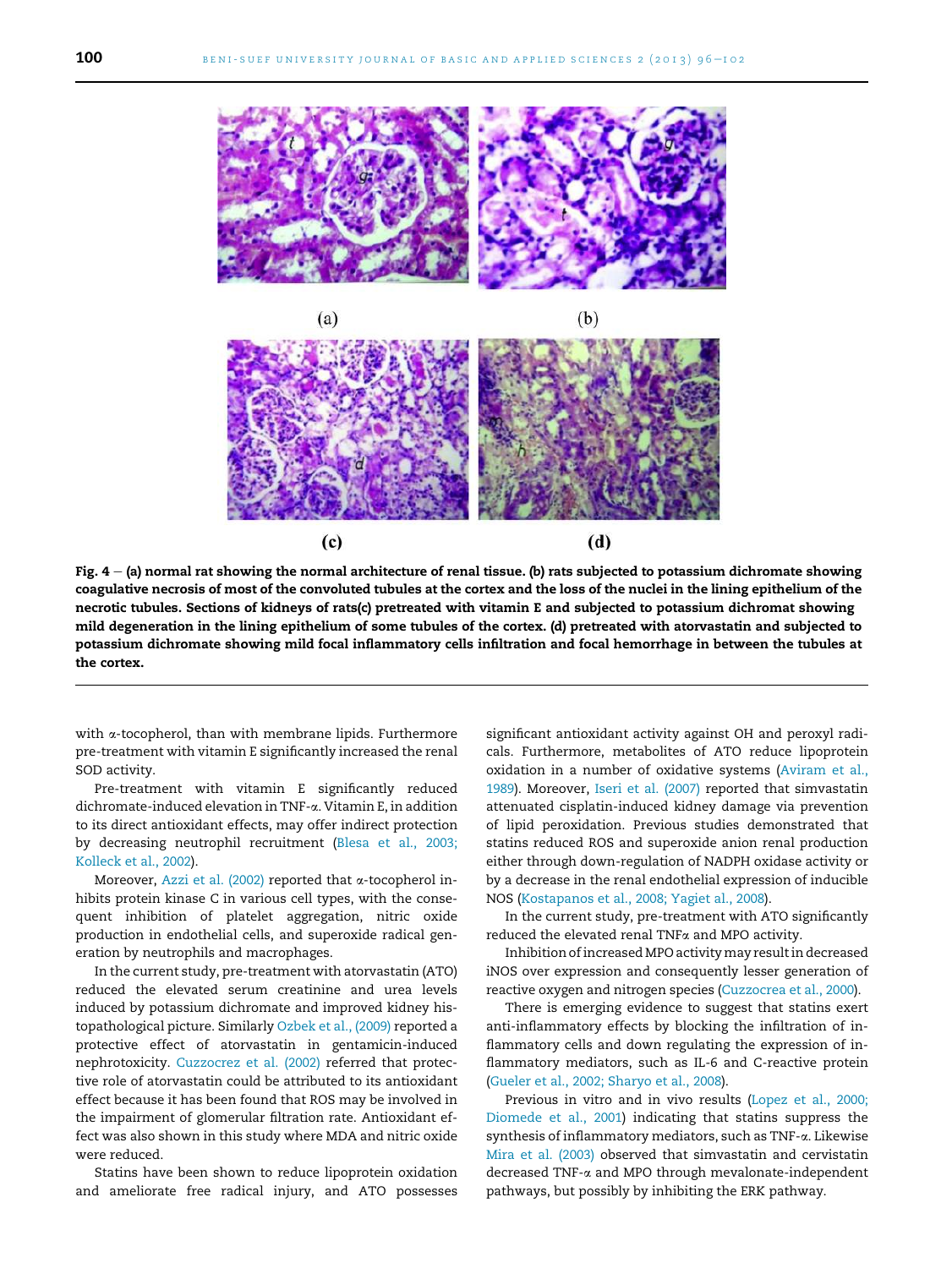#### references

- Ahmed AE, Hussien GL, Loh J, Abdel-Rahman SZ. Studies on the mechanism of haloacetonitrile with glutathione and glutathione-S-transferase in rats. J Biochem Toxicol 1991;6:115-21.
- Arreola-Mendoza L, Reyes JL, Melendez E, Martin D, Namorado MC, Sanchez E, et al. Alpha-tocopherol protects against the renal damage caused by potassium dichromate. Toxicol 2006;218:237-46.
- Aviram M, Rosenbalt M, Bisgaier CL, Newton RS. Atorvastatin and gemfibrozil metabolites, but not the parent drugs, are potent antioxidants against lipoprotein oxidation. Atherosclerosis 1989;138:271-80.
- Azzi A, Ricciarelli R, Zingg JM. Non-antioxidant molecular functions of alpha-tocopherol (vitamin E). FEBS Lett 2002;519:8-10.
- Bagchi D, Hassoun EA, Bagchi M, Stohs SJ. Chromium-induced excretion of urinary lipid metabolites, DNAdamage, nitric oxide production, and generation of reactive oxygen species in Sprague-Dawley rats. Comp Biochem Physiol C Pharmacol Toxicol Endocrinol 1995;110:177-87.
- Bagchi D, Balmoori J, Bagchi M, Ye X, Williams CB, Stohs SJ. Comparative effects of TCDD, endrin, naphthalene and chromium VI on oxidative stress and tissue damage in the liver and brain tissues of mice. Toxicology 2002a;175:73-82.
- Bagchi D, Stohs SJ, Downs BW, Bagchi M, Preuss H. Cytotoxicity and oxidative mechanisms of different forms of chromium. Toxicol 2002b;180:5-22.
- Barceloux D. Chromium. Clin Toxicol 1999;37:173-94.
- Biber TU, Mylle M, Baines AD, Gottschalk CW, Oliver JR, MacDowell MC. A study by micropuncture and microdissection of acute renal damage in rats. Am J Med 1968;44:664-705.
- Blesa S, Cortijo J, Mata M, Serrano A, Closa D, Santangelo F, et al. Oral N-acetylcysteine attenuates the rat pulmonary inflammatory response to antigen. Eur Respir J 2003;21:394-400.
- Bradely PP, Priebat DA, Christensen RD, Rothstein G. Measurement of cutaneous inflammation: estimation of neutrophil content with an enzyme marker. Invest Dermatol 1982;78(3):206-9.
- Coppo R, Amore A. Importance of the bradykinin-nitric oxide synthase system in the hypersensitivity reactions of chronic haemodialysis patients. Nephrol Dial Transplant 2000;15:1288-90.
- Cuzzocrea S, Mazzon E, Calabro G, Dugo L. Inducible nitric oxide synthase-knockout mice exhibit resistance to pleurisy and lung injury caused by Carrageenan. Am J Respir Crit Care Med 2000;162:1859-66.
- Cuzzocrea S, Mazzon E, Dugo L, Serraino I, Di Paola R, Britti D. A role for superoxide in gentamicin-mediated nephropathy in rats. Eur J Pharmacol 2002;450:67-76.
- Diomede L, Albani D, Sottocorno M, Donati MB, Bianchi M, Fruscella P. In vivo anti-inflammatory effect of statins is mediated by nonsterolmevalonate products. Arterioscler Thromb Vasc Biol 2001;21:1327-32.
- Fatima S, Arivarasu NA, Banday AA, Yusufi AN, Mahmood R. Effect of potassium dichromate on renal brush border membrane enzymes and phosphate transport in rats. Hum Exp Toxicol 2005;24:631-8.
- Gueler F, Rong S, Park JK, Fiebeler A, Menne J, Elger M, et al. Postischemic acute renal failure is reduced by short-term treatment in rat model. J Am Soc Nephrol 2002;13:2288-98.
- Gueniche A, Viac J, Lizard G, Charveron M, Schmitt D. Effect of various metals on intercellular adhesion molecule-1 expression and tumour necrosis factor alpha production by normal human keratinocytes. Arch Dermatol Res 1994;286:466-70.
- Hahn S, Krieg RJ, Hisano S, Chan W, Kuemmerle NB, Saborio P, et al. Vitamin E suppresses oxidative stress and glomerulosclerosis in rat remnant kidney. Pediatr Nephrol 1999:13:195-8.
- Halliwel B, Gutteridge JMC. Free radicals in biology and medicine, vol. 3. New York: Oxford University Press Inc.; 2002. p.  $105 - 245$ .
- Iseri S, Ercan F, Gedik N, Yuksel M, Alican I. Simvastatin attenuates cisplatin-induced kidney and liver damage in rats. Toxicology 2007;230:256-64.

Kagan VE. Tocopherol stabilizes membrane against phospholipase A, free fatty acids, and lysophospholipids. Ann New York Acad Sci 1989;570(1):121-35.

- Kedziora-Kornatowska K, Szram S, Kornatowski T, Szadujkis-Szadurski L, Kedziora G, Bartosz J. Effect of vitamin E and vitamin C supplementation on antioxidative state and renal glomerular basement membrane thickness in diabetic kidney. Nephron Exp Nephrol 2003;95:134-43.
- Khan Mohd Rashid, Siddiqui Shabeena, Parveen Kehkashan, Javed Saleem, Diwakar Sandhya, Siddiqui Waseem A. Nephroprotective action of tocotrienol-rich fraction from palm oil against potassium dichromate-induced acute renal injury in rats. Chem Biol Interact 2010;186:228-38.
- Kimura T, Li Y, Okumura F, Itoh N, Nakanishi T, Sone T, et al. Chromium VI inhibits mouse metallothionein-I gene transcription by preventing the zinc-dependent formation of an MTF-1-p300 complex. Biochem J 2008;415:477-82.
- Kir HM, Dillioglugil MO, Tugay M, Eraldemir C, Ozdogan HK. Effects of vitamins E, A and D on MDA, GSH, NO levels and SOD activities in 5/6 nephrectomized rats. Am J Nephrol  $2005:25:441-6.$
- Kolleck I, Sinha P, Rustow B. Vitamin E as an antioxidant of the lung. Mechanisms of vitamin E delivery to alveolar type II cells. Am J Respir Crit Care Med 2002;166:562-6.
- Kostapanos MS, Milions HJ, Elisaf MS. An overview on the extralipid effects of rosuvastatin. J Cardiovasc Pharmacol Ther 2008;13:157-74.
- Kostapanous MS, Liberopoulos EN, Elisaf MS. Statin pleiotropy against renal injury. J Cardiometab Syndr 2009;4:4-9.
- Lopez S, Peiretti F, Bonardo B, Juhan-Vague I, Nalbone G. Effect of atorvastatin and fluvastatin on the expression of plasminogen activator inhibitor type-1in cultured human endothelial cells. Atherosclerosis 2000;152:359-66.
- Lu SC. Regulation of hepatic glutathione synthesis: current concepts and controversies. FASEB J 1999;13:1169-83.
- Mira C, Susanne R, Madhavi R, Hermann H, Friedrich CL, Ralph K. Extracellular signal-regulated kinase inhibition by statins inhibits neutrophil activation by ANCA. Kidney Int 2003;63:96-106.
- Miranda M, Spay MG, Wink DA. A rapid, simple spectrophotometric method for simultaneous detection of nitrate and nitrite. Nitric Oxide  $2001;5(1):62-71$ .
- Molina-Jijón E, Zarco-Márquez G, Medina-Campos ON, Zataraín-Barrón ZL, Hernández-Pando R, Pinzón E, et al. Deferoxamine pre-treatment prevents Cr(VI)-induced nephrotoxicity and oxidant stress: role of Cr(VI) chelation. Toxicol 2012;291:93-101.
- Nordbeg J, Arner ES. Reactive oxygen species, antioxidants, and the mammalian thioredoxin system. Free Radic Biol Med 2001:31:1287-312.
- Ozbek E, Cekmen M, Ilbey YO, Simsek A, Polat EC, Somay A. Atorvastatin prevents gentamicin-induced renal damage in rats through the inhibition of p38-MAPK and NF-kB pathways. Renal Fail 2009;31:382-92.
- Pedraza-Chaverri J, Barrera D, Medina-Campos ON, Carvajal RC, Hernandez-Pando R, Macias-Ruvalcaba NA, et al. Time course study of oxidative and nitrosative stress and antioxidant